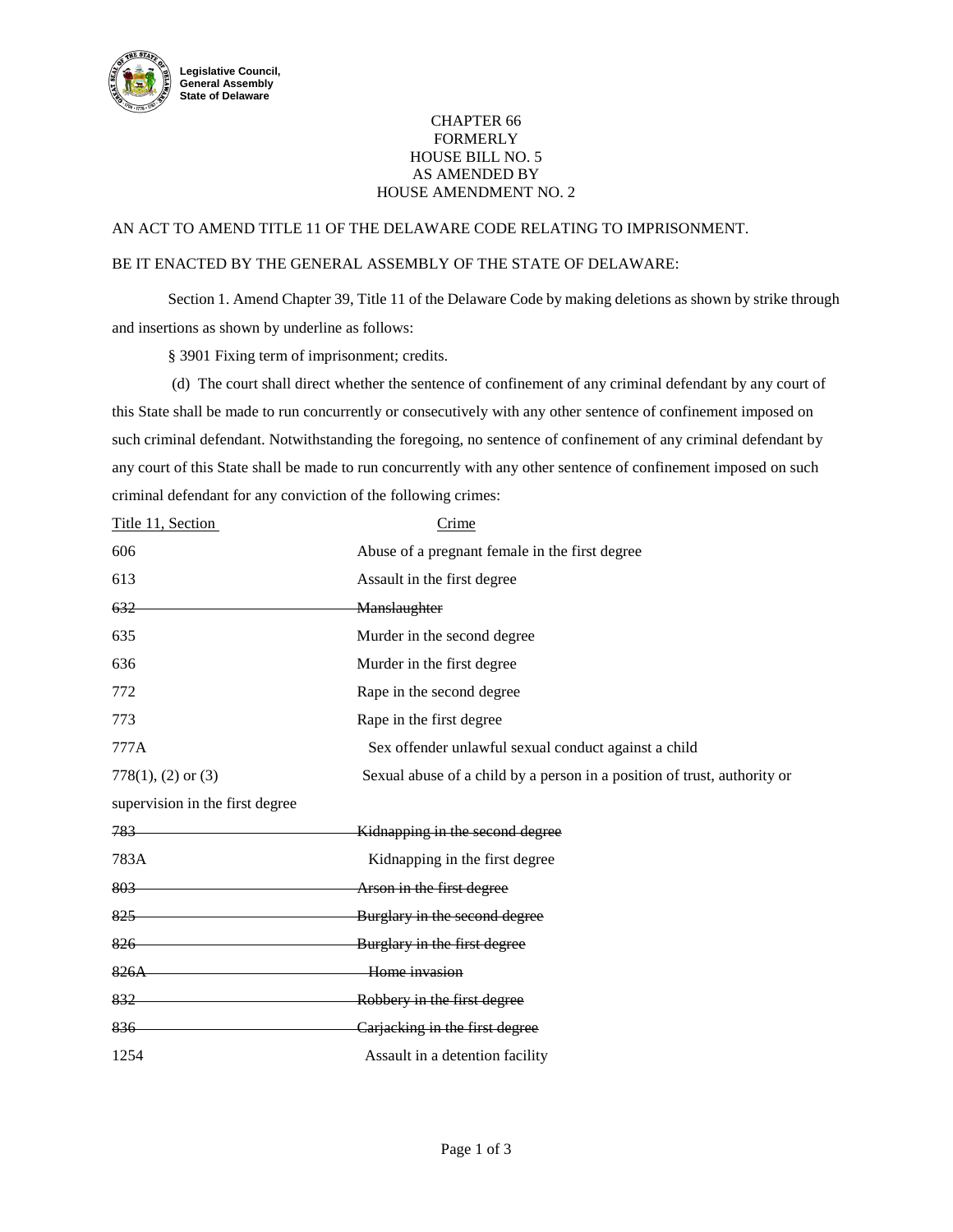1447A **Possession of a firearm during the commission of a felony or for any** sentence for possession of a firearm by a person prohibited where the criminal defendant was previously convicted of a Title 11 violent felony.

1447A Possession of a firearm during the commission of a felony if the firearm was used, displayed, or discharged during the commission of a Title 11 or Title 31 violent felony as set forth in  $\S$  4201(c) of this title.

Notwithstanding the foregoing, where there are multiple victims, any sentence for each victim shall be consecutive to one another for the following crimes:

Title 11, Section. Crime

632 Manslaughter

(e) For purposes of this section, "Title 11 violent felony" means any Title 11 offense identified in § 4201(c) of this title, or any offense set forth under the laws of the United States, any other state or any territory of the United States which is the same as or equivalent to any of the offenses designated as a Title 11 offense identified in § 4201(c) of this title.

Section 2. Amend Chapter 5, Title 11 of the Delaware Code by making deletions as shown by strike through and insertions as shown by underline as follows:

§ 1447 Possession of a deadly weapon during commission of a felony; class B felony.

(a) A person who is in possession of a deadly weapon during the commission of a felony is guilty of possession of a deadly weapon during commission of a felony.

Possession of a deadly weapon during commission of a felony is a class B felony.

(b) Any sentence imposed for a violation of this section shall not be subject to suspension and no person convicted for a violation of this section shall be eligible for good time, parole or probation during the period of the sentence imposed.

(c) Any sentence imposed upon conviction for possession of a deadly weapon during the commission of a felony shall not run concurrently with any other sentence. In any instance where a person is convicted of a felony, together with a conviction for the possession of a deadly weapon during the commission of such felony, such person shall serve the sentence for the felony itself before beginning the sentence imposed for possession of a deadly weapon during such felony.

 $\left(\frac{d}{b}\right)$  Every person charged under this section over the age of 16 years may be tried as an adult pursuant to §§ 1010 and 1011 of Title 10, notwithstanding any contrary provision of statutes governing the Family Court or any other state law.

 $\left(\frac{\Theta}{C}\right)$  A person may be found guilty of violating this section notwithstanding that the felony for which the person is convicted and during which the person possessed the deadly weapon is a lesser included felony of the one originally charged.

§ 1447A. Possession of a firearm during commission of a felony; class B felony.